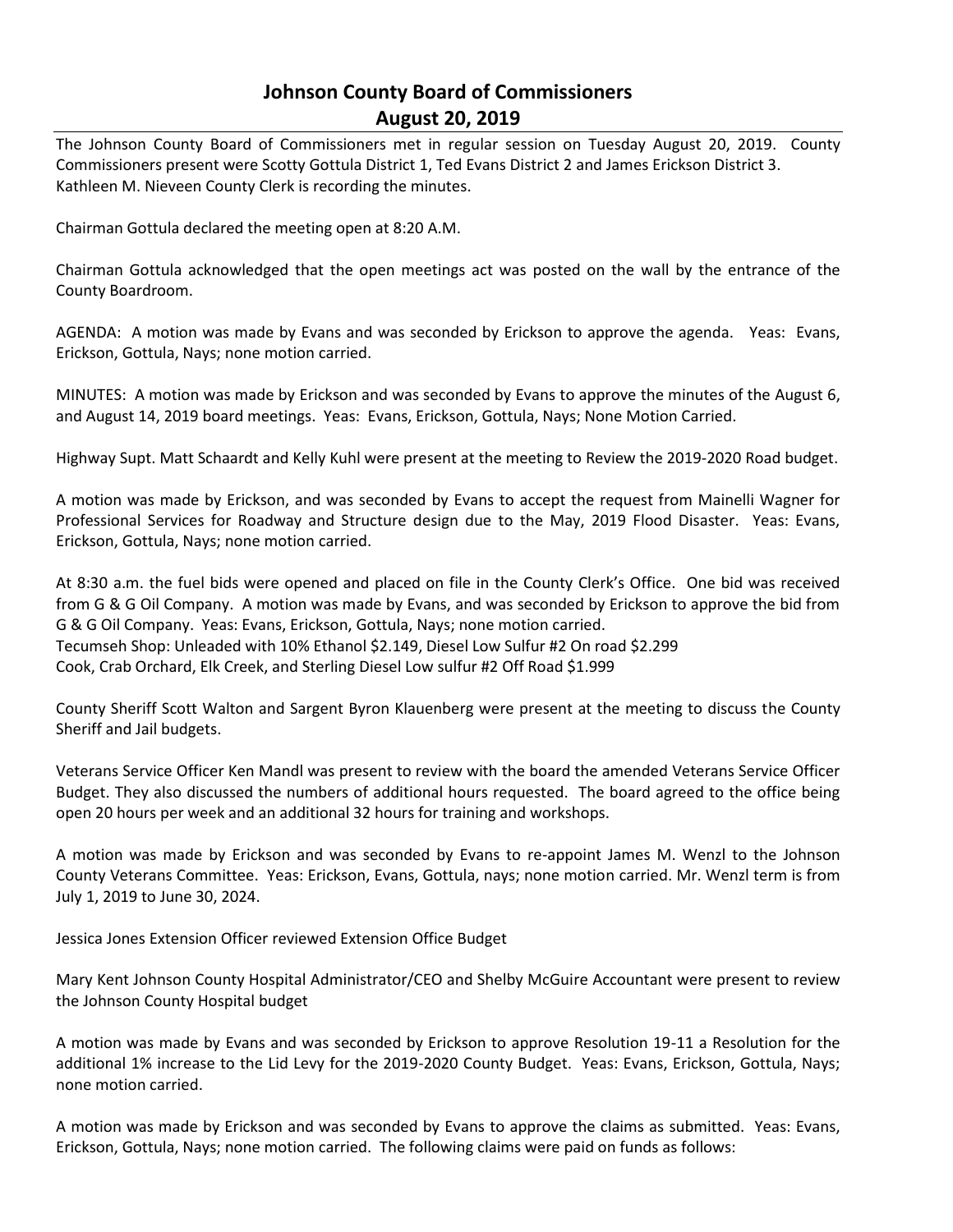#### **GENERAL FUND**: Payroll: \$29,495.79

Claims: \$ 47,497.24

AFLAC - Insurance - 128.96, AMERICAN NATIONAL BANK – Federal & FICA Taxes - 8,920.15, AMERITAS - Deferred Comp - 55.00, AMERITAS LIFE INSURANCE CORP. – Vision Insurance - 143.29, BLUE CROSS/BLUE SHEILD OF NE – Insurance - 15,784.04, DAS STATE ACCTING - CENTRAL FINANCE – Support & Computer Rent - 87.64, MIKE DAVISON – Mileage - 262.74, EAKES OFFICE SOLUTIONS – Supplies - 57.96, FIELD FORD,INC. – Oil Change - 65.95, GALLS, LLC – Ear Phones - 157.90, GC SERVICES LP - 83.33, HASSELBALCH PHARMACY – Inmate Meds - 168.88, JOHNSON COUNTY COURT – Claims - 927.00, J0HNSON COUNTY PETTY CASH FUND – Trash Pickup - 125.00, JOHNSON COUNTY SHERIFF DEPT. – Paper Service - 144.90, JOHNSON COUNTY SHERIFF – Postage & Car Wash - 25.09, KERNER TRUE VALUE – Supplies - 102.38, LAW ENFORCEMENT TRAINING – Testing - 10.00, LIBERTY NATIONAL LIFE INSURANCE CO – Insurance - 206.06, LYNN PEAVEY COMPANY – Blood Kits -16.05, MADISON NATIONAL LIFE INSURNACE CO. – Life Insurance - 170.30, NAVIENT CREDIT FINANCE CORPORATION – Insurance - 305.25, NEBRASKA DEPT. OF REVENUE - State Taxes - 1,199.64, PARAMOUNT LINEN & UNIFORM - Rugs - 32.64, PERMAR SECURITY SYSTEMS – Inspections - 206.04, RETIREMENT PLANS DIV OF AMERITAS – Retirement – 4,663.83, KRIS RIEKENBERG – Board of Exceptions - 74.75, SCHENDEL PEST CONTROL – Pest Control - 52.00, SCOTTY'S GROCERY Inmate Meals - 831.50, MCKENZIE SHULLAW - Meals - 26.71, RICHARD R SMITH, ATTORNEY AT LAW – Phone/Internet & Mileage 281.56, SMPC LLC – Support - 1,526.00, SOUTHEAST NE DEVELOPMENT DISTRICT – Membership & Housing - 7,688.00, STUTHEIT IMPLEMENT – Weed eater Repairs - 27.49, TECUMSEH DENTAL CLINIC – Inmate Teeth Repair - 90.00, TIME WARNER CABLE – HD Converters - 8.76, TIME WARNER CABLE – Internet - 109.99, US BANK CORPORATE PAYMENT SYSTEMS – Supplies, Postage, Meals - 627.71, U.S. CELLULAR – Tower Rental - 438.00, U.S. CELLULAR – Cell Phones - 84.83, VERIZON WIRELESS Tablets - 819.92, WINDSTREAM – Land Lines - 580.18, AL WUSK ELECTRIC – Sheriff's Office Repairs - 179.82

### **ROAD FUND**: Payroll: \$15,716.41

#### Claims: \$ 57,956.84

AFLAC – Insurance - 30.16, AMERICAN NATIONAL BANK - FICA & Federal Taxes - 4,561.61, AMERITAS LIFE INSURANCE CORP. Vision Insurance - 31.92, BLUE CROSS/BLUE SHEILD OF NE – Insurance - 9,629.64, G & G OIL – August Fuel - 6,445.24, J0HNSON COUNTY PETTY CASH FUND – Cook Barn – OPPD- 33.37, KERNER TRUE VALUE – Supplies - 52.47, MAINELLI WAGNER & ASSOCIATES, INC. – Consulting, April/May - 6,425.14, MARTIN MARIETTA MATERIALS – Rock - 24,528.97, SID'S AUTO PARTS Parts - 29.85, NEBRASKA DEPT. OF REVENUE – State Taxes - 604.56,NEBRASKA PUBLIC POWER – Crab Orchard Utilities - 34.21, NMC CAT SALES – Parts & Labor - 1,285.14, PARAMOUNT LINEN & UNIFORM – Rugs - 27.44, RETIREMENT PLANS DIV OF AMERITAS – Retirement - 2,304.37, SAPP BROTHERS TRUCKS - DEF - 200.80, SENECA SANITATION – Trash Pickup - 60.00,TOPP'S SMALL ENGINES – Parts - 96.00, TRUCK CENTER COMPANIES – Parts - 548.68, WASHINGTON NATIONAL INS COMPANY Insurance - 9.25, WINDSTREAM – Land Lines - 137.64, YANT TESTING,SUPPLY & EQUIPMENT,INC - Parts & Labor - 880.38

#### **INHERITANCE TAX FUND**:

Claims: \$ 17.90 U.S. CELLULAR – Data Backup - 17.90

#### **911 EMERGENCY MANAGEMENT FUND:**

Claims: \$2,322.59

J0HNSON COUNTY PETTY CASH FUND – OPPD 911 Tower - 41.68, WINDSTREAM NEBRASKA INC – 911 Phones - 2,280.91

## **AMBULANCE SERVICE FUND:**

Claims: \$770.04

COMMUNITY INSURANCE GROUP INC – Work Comp Insurance - 334.00, EMS BILLING SERVICES – Contract Billing - 346.73, M & M SUPPLY COMPANY – DEF - 8.95, MATHESON TRI-GAS INC – Oxygen - 80.36